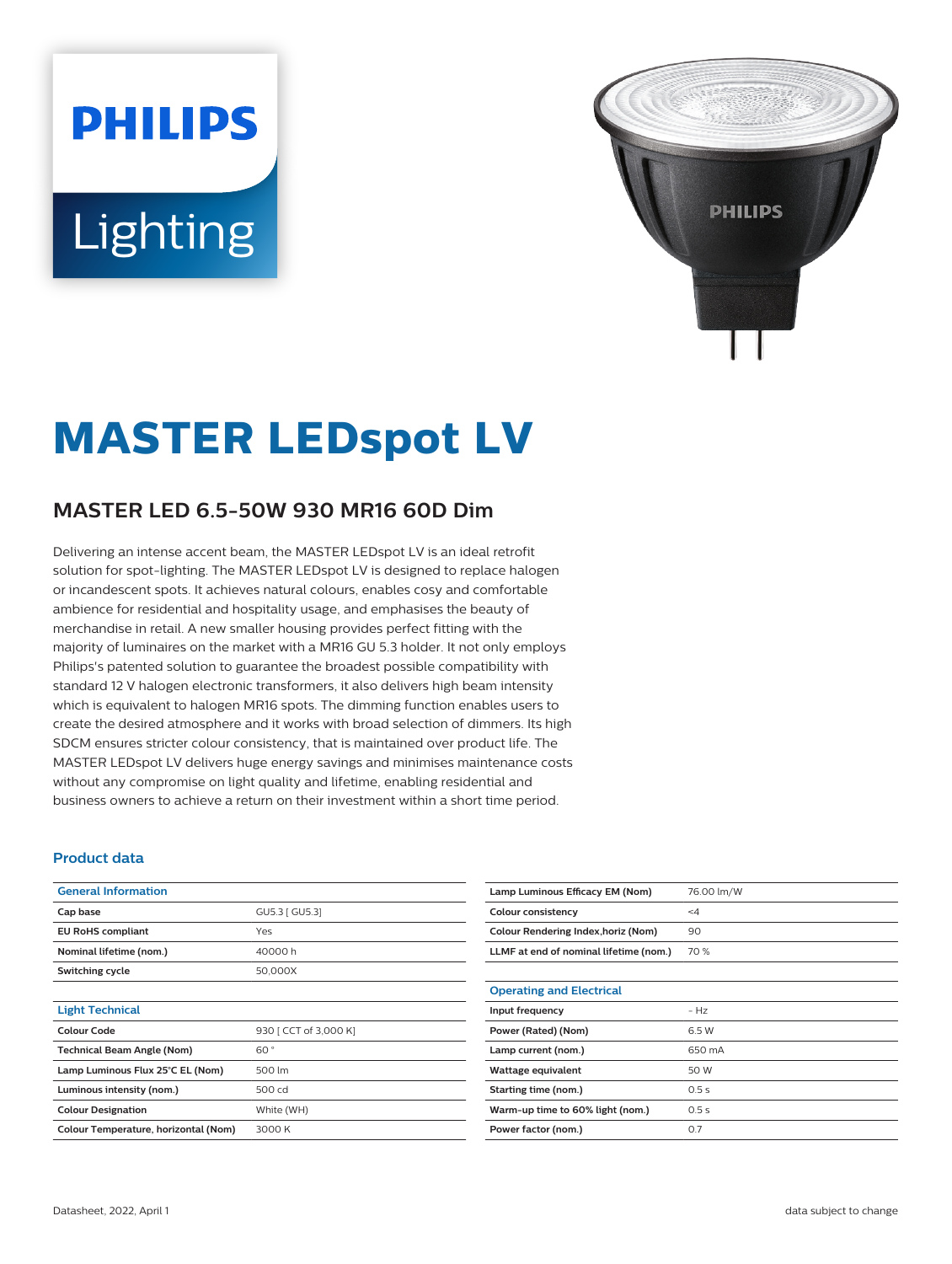#### **MASTER LEDspot LV**

| <b>Voltage (Nom)</b>            | ac electronic 12 V         |  |
|---------------------------------|----------------------------|--|
|                                 |                            |  |
| <b>Temperature</b>              |                            |  |
| T-Case maximum (nom.)           | 90 $°C$                    |  |
|                                 |                            |  |
| <b>Controls and Dimming</b>     |                            |  |
| Dimmable                        | Only with specific dimmers |  |
|                                 |                            |  |
| <b>Mechanical and Housing</b>   |                            |  |
| <b>Bulb shape</b>               | MR16 [ 2inch/50mm]         |  |
|                                 |                            |  |
| <b>Approval and Application</b> |                            |  |
| Suitable for accent lighting    | Yes                        |  |
|                                 |                            |  |

| <b>Product Data</b>               |                                     |  |
|-----------------------------------|-------------------------------------|--|
| Full product code                 | 871951435801000                     |  |
| Order product name                | MASTER LED 6.5-50W 930 MR16 60D Dim |  |
| EAN/UPC - product                 | 8719514358010                       |  |
| Order code                        | 929003076008                        |  |
| SAP numerator - quantity per pack |                                     |  |
| Numerator - packs per outer box   | 10 <sup>2</sup>                     |  |
| <b>SAP material</b>               | 929003076008                        |  |
| SAP net weight (piece)            | 0.060 kg                            |  |

#### **Dimensional drawing**



| Product                             |                 |
|-------------------------------------|-----------------|
| MASTER LED 6.5-50W 930 MR16 60D Dim | 50 mm $46.5$ mm |
|                                     |                 |

**MASTER LED 6.5-50W 930 MR16 60D Dim**

#### **Photometric data**



**SERIES**  $\sqrt{N}$ W Ξ

**LEDspots GMGC 1 6,5W MR16 GU5,3 930 10D-POC**

**LEDspots GMGC 1 6,5W MR16 GU5,3 930 60D-ADL**